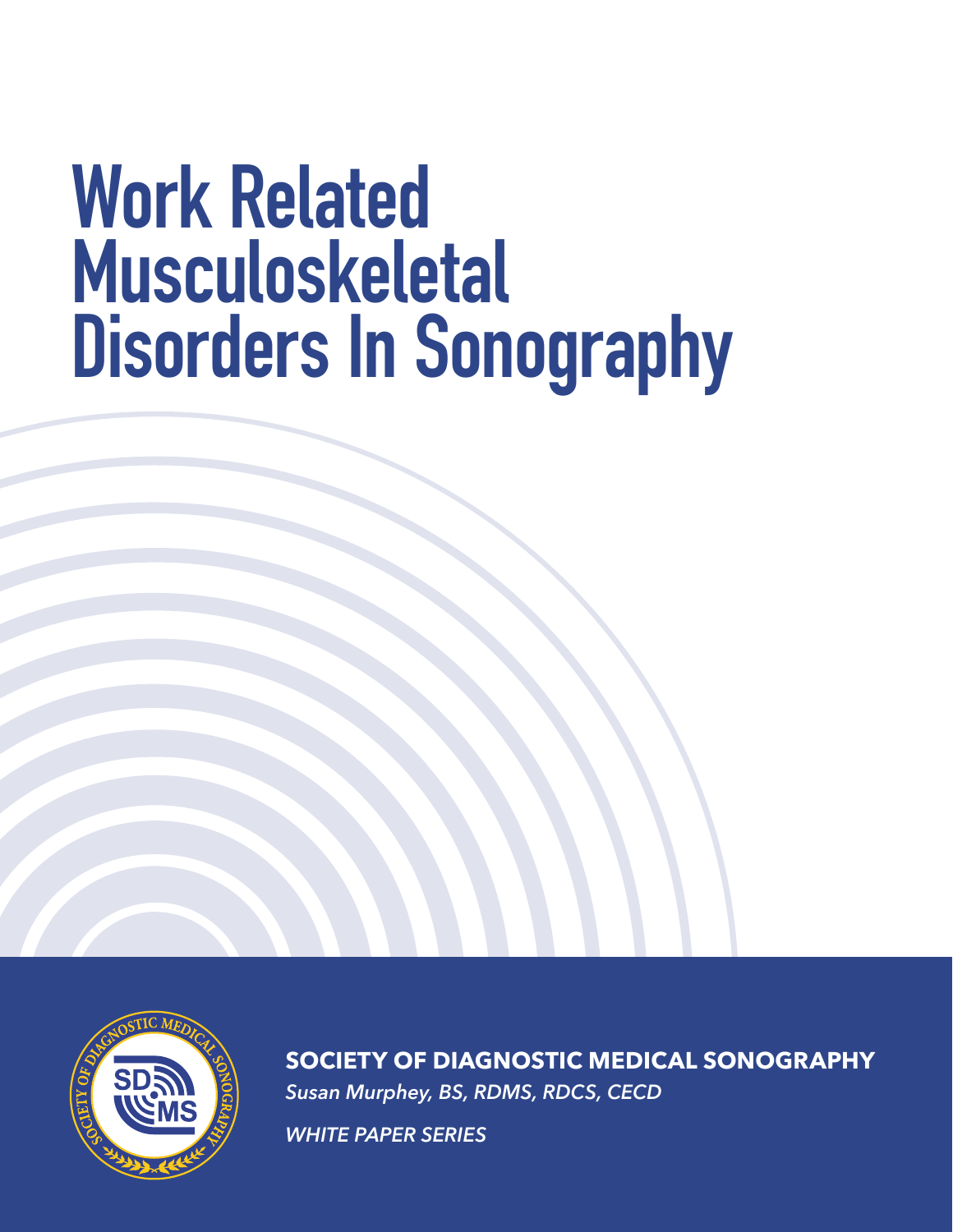**Disclaimer:** This informational resource is provided by the Society of Diagnostic Medical Sonography (SDMS) to facilitate discussion of complex issues affecting the diagnostic medical sonography profession. It is meant to help readers understand an issue, solve a problem, or make a decision. The information presented does not represent SDMS policy and should not be considered medical or legal advice. The reader should always consult a physician (for medical advice) or an attorney (for legal advice) licensed in their state to discuss their specific facts and circumstances before relying on the information provided in this document.

**Comments/Suggestions:** The SDMS is committed to providing informational resources like this white paper to its members. If you have comments or suggestions for this or other informational white papers, please contact the SDMS at: executivestaff@sdms.org

Discussions: SDMS Members are encouraged to utilize the SDMS Collaborate Community, https://collaborate.sdms.org, to discuss the issues addressed in this and other SDMS white papers.

© Copyright 2021. Society of Diagnostic Medical Sonography, Plano, Texas. All Rights Reserved.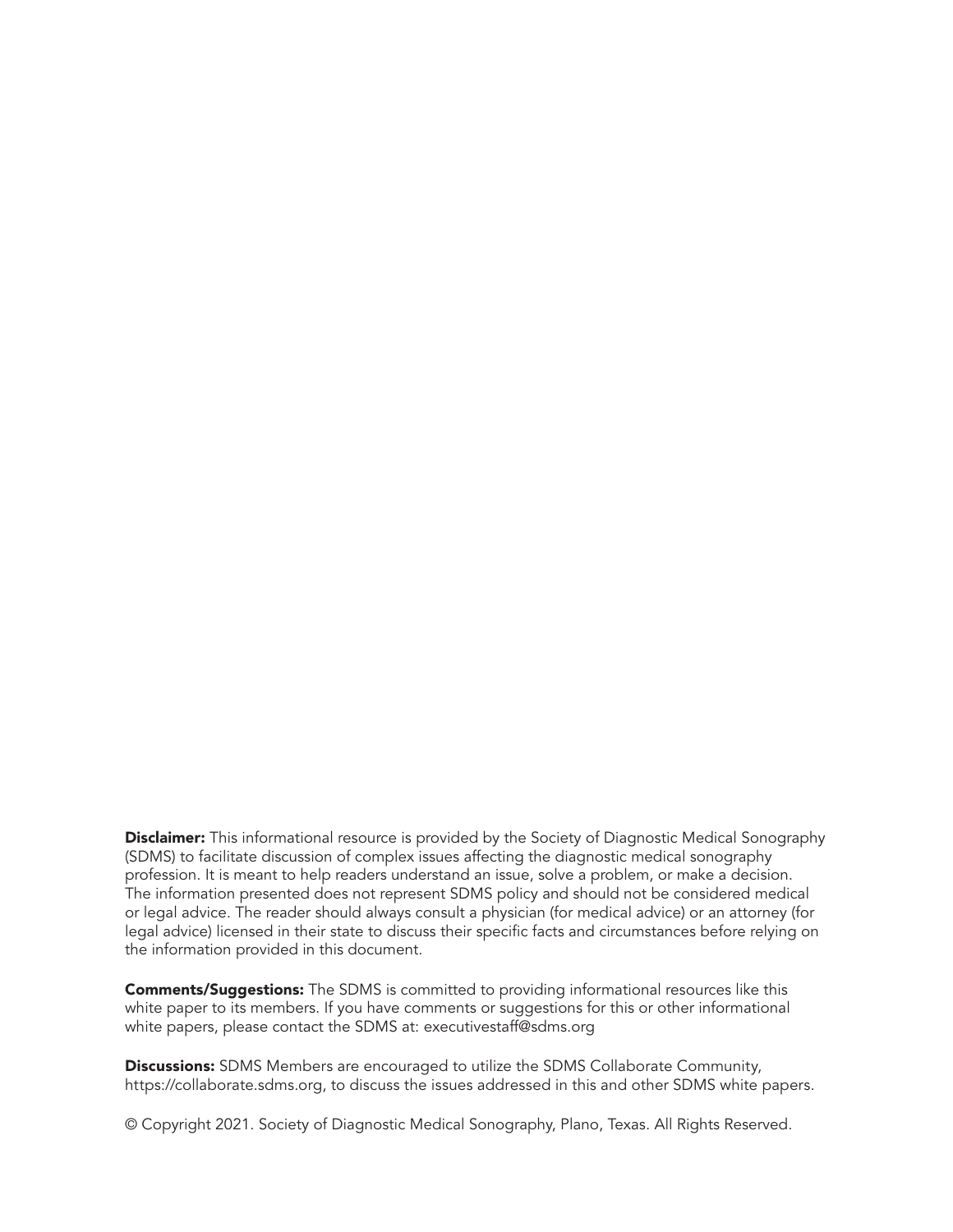The terms "work related musculoskeletal disorders (WRMSDs)", "musculoskeletal strain injuries", and "cumulative trauma disorders" are used to describe conditions that are caused or aggravated by workplace activities. These painful disorders affect the muscles, nerves, ligaments, and tendons and occur in a number of professions, including sonography. Unlike acute injuries that happen in the workplace, such as slips, trips, and falls, WRMSDs develop gradually over a period of time from repeated exposure to a variety of risk factors and may be painful during work or at rest. Musculoskeletal disorders resulting from work activities are among the most frequently reported causes of restricted or lost work time.1 They cost employers up to \$20 billion yearly in direct costs such as Worker's Compensation and medical expenses, and up to five times that in indirect costs such as lost revenue, absenteeism, and costs related to hiring and training new employees.<sup>2</sup> WRMSDs also often impose a substantial personal toll on those affected since they may no longer be able to work or perform simple personal tasks and activities of daily living. $^2$  In sonography, workforce shortages can affect worker morale and patient access to care in addition to the physical health and well-being of staff.

The first published account of ergonomic concerns in sonography was termed "sonographer's shoulder" by Marveen Craig in 1985.<sup>3</sup> A subsequent study in 1997 by the Health Care Benefit Trust utilized data collected from almost 1,000 sonographers practicing in the United States. Results showed 84% experienced musculoskeletal pain related to scanning, with neck, shoulder, wrist,



*Figure 1. Musculoskeletal disorders resulting from work activities are among the most frequently reported causes of restricted or lost work time.1*

hands/fingers, and back as the most commonly affected sites.4 *The Industry Standards for the Prevention of Work-Related Musculoskeletal Disorders in Sonography* were first published in 2003, and since then, there have been significant ergonomic improvements in the design of sonographic workstation equipment.5 Today, almost all ultrasound systems have some degree of adjustability and sonography exam tables are now designed specifically for various ultrasound applications. Despite these improvements, a 2009 study indicated 90% of clinical sonographers experienced symptoms of WRMSDs, an increase of 6% from the 1997 study.<sup>6</sup>

# UNDERSTANDING THE RISKS

The reason for an increase in symptoms of work related musculoskeletal discomfort among sonographers is multi-factorial. While there have been significant improvements in the design of ultrasound systems and workstation equipment for sonographers, not all sites have a full complement of state-of-the-art equipment. Additionally, exams are increasingly completed at the patient's bedside or in other departments, where the sonographer does not have access to ergonomically designed workstation equipment and has the added burden of transporting equipment. Moreover, technological changes in workflow have resulted in increased interaction with computers, which increases the sonographer's exposure to ergonomic hazards that have mechanical risk factors similar to scanning. Staff shortages due to injuries and increasing referrals for sonography have resulted in insufficient rest periods, further increasing the duration of the sonographer's exposure to risk.

Although there are a growing number of workplace factors contributing to symptoms in sonographers, a primary driver of WRMSDs is due to an accumulation of repeated exposure

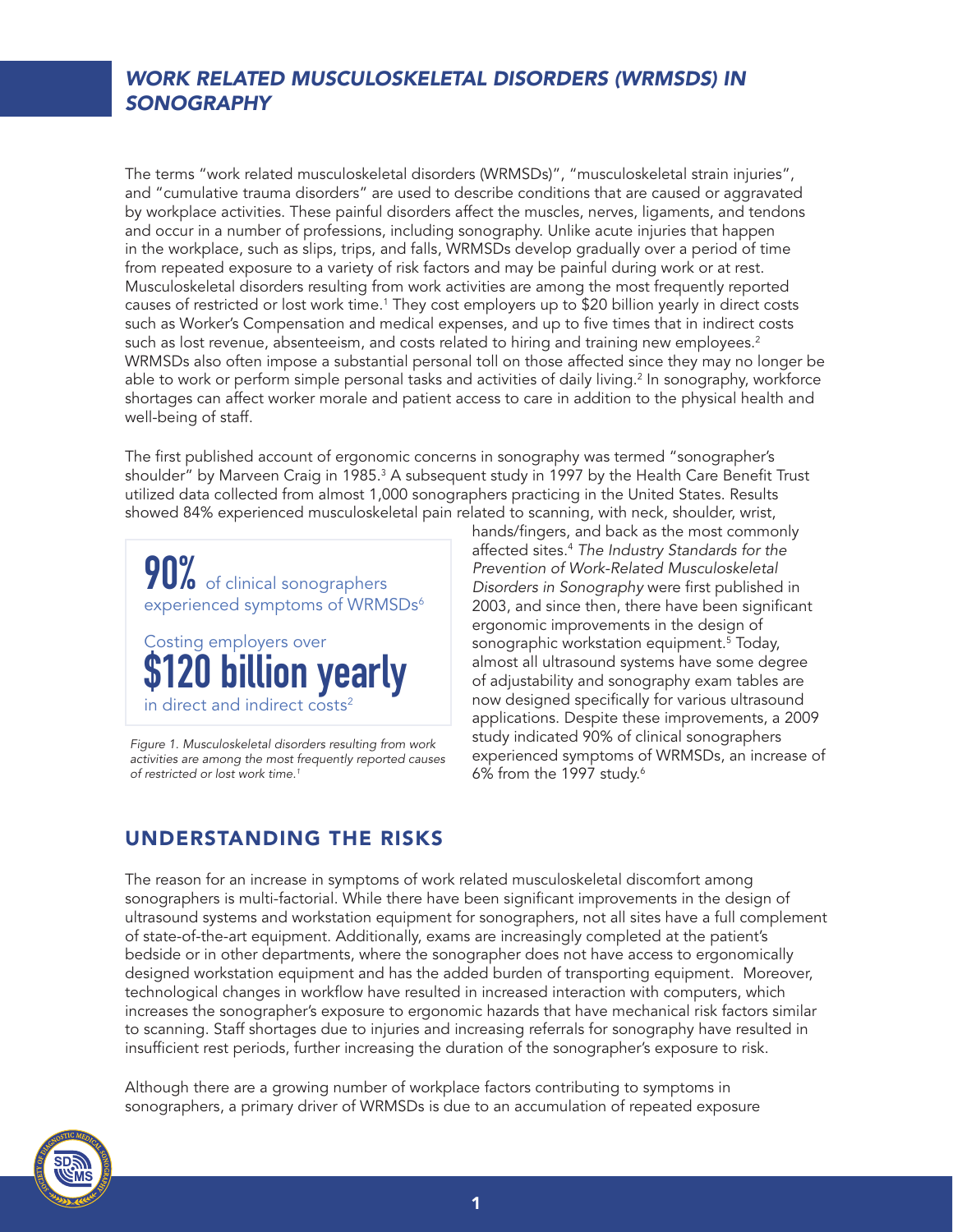

*Figure 2: A primary driver of WRMSDs is due to an accumulation of repeated exposure to physical risk factors, many of which are related to sonographer scanning techniques.*

to physical risk factors, many of which are related to sonographer scanning techniques. Many sonographers are utilizing the same scanning techniques from 30 years ago, despite the improved design and technological advances of workstation equipment. Individual movements and activities associated with musculoskeletal disorders are not necessarily harmful in and of themselves, but frequent repetition or prolonged duration of exposure, along with a pace that lacks sufficient time for recovery can be risk producing. In sonography, the primary physical risks include:

- **Force** is the exertion of physical effort applied by a body part to perform a task. Higher forces and/or longer durations of force can increase risk. Examples of force include: pushing/ pulling, lifting, gripping, and pinching.7 In sonography, force is often associated with downward pressure applied with the transducer to obtain an image and grip force used to hold the transducer.
- **Repetition** is performing the same or similar tasks, either continually or frequently for an extended period of time without adequate recovery time. The severity of the risk increases with higher repetition of motions, particularly with other ergonomic risk factors such as force and/or awkward posture.7 Sonographers who perform the same type(s) of exams repeatedly, or exams using similar muscle activity have an increased exposure to risk factors associated with repetition.
- Awkward or sustained postures occur when body parts are positioned away from their neutral position. These postures can put stress on the joint and its associated muscles. The potential for risk increases the further from neutral and the longer the awkward posture is sustained. Examples include: flexion/extension of the wrist, excess abduction of the shoulders, forward flexion of the shoulders (reaching), bending/twisting at the waist, and bending or rotating the neck.<sup>7</sup> Sonographers often exhibit awkward postures during scanning in an effort to access the region of interest or as a result of insufficient adjustability of equipment.
- Contact pressure is sustained contact between a body part and an external object.<sup>7</sup> In sonography, examples include resting the hip or forearm against the exam table while scanning.

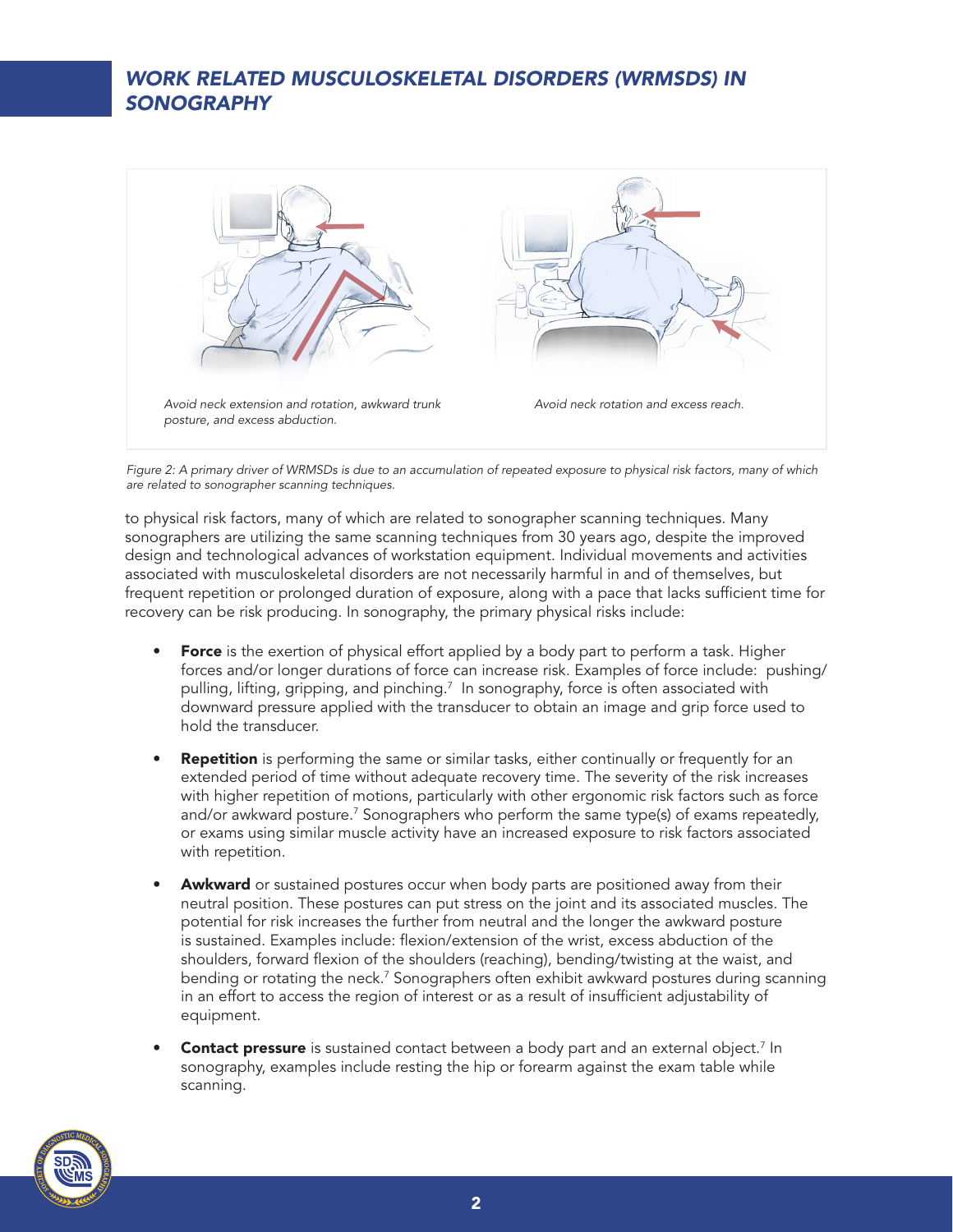

*Figure 3. In sonography, the primary physical risks include: force, repetition, awkward or sustained postures, and contact pressure.*

A simplified explanation of how injuries occur is when the load placed on a tissue exceeds the capacity of that tissue. Muscular activity increases in proportion to the load exerted upon it. When a muscle is unable to meet the demands of a task, there is additional strain placed on the tendons associated with that particular muscle resulting in tendonitis, tenosynovitis or bursitis.<sup>7</sup> Inflammation of muscles, tendons, or ligaments surrounding nerves can cause pressure against the nerves and result in muscle weakness, numbness, and tingling.<sup>7</sup>

Repeated exposure to these loads, or risk factors, interferes with the ability of the body to recover and results in the accumulation of trauma to the muscles and tendons, which often ends in chronic conditions identified as musculoskeletal disorders. Awkward postures of the trunk, neck, and upper extremities, as well as excess gripping and downward force applied with the transducer, contribute to sonographers' symptoms of discomfort and risk for injury. For sonographers, the mechanism of injury to the shoulder is felt to correspond to frequent abduction of the scanning arm combined with static loading of the muscles related to pressure applied with the transducer. This results in mechanical compression of portions of the rotator cuff against the bony structures the shoulder girdle, decreased perfusion of blood to the muscles and tendons, and micro trauma to the muscle fibers.<sup>8</sup> Back and neck pain have been found to be associated with repeated episodes of twisting of the neck and trunk, particularly when combined with abduction of the arm. Risk factors for the hand/wrist and elbow have been associated with awkward postures, repetition, and sustained or forceful gripping.<sup>8,10</sup>

# IMPACT OF WRMSDS

The impact of WRMSDs range from minor discomfort to career-ending injuries. In the study by Pike et al, 20% of sonographers who were symptomatic suffered career-ending injuries.4 The onset of WRMSD symptoms occurs as early as six months from the start of employment (15% incidence), increasing to 45% after three years, and as high as 72% after ten years of employment.<sup>11</sup> There are also a number of emotional and financial implications for the worker, as well as an impact on co-

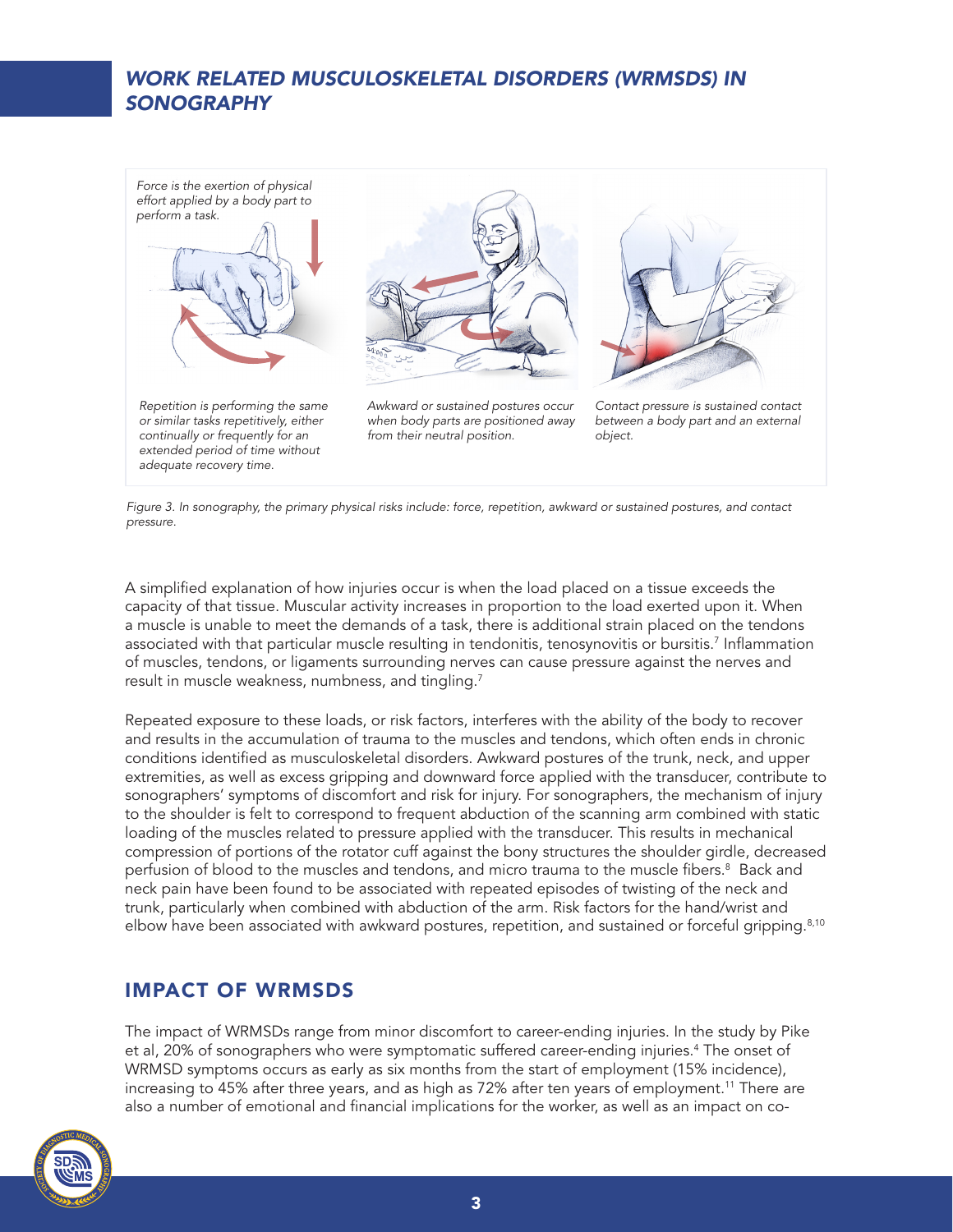

*Figure 4. The impact of WRMSDs range from minor discomfort to career-ending injuries.*

workers and the employer.

Pain is the most common symptom and may be accompanied by joint stiffness, redness or swelling, and/or muscle tightness. Numbness and tingling may also occur. The progression of symptoms is defined according to stages in Figure 5. The most common injuries among sonographers are carpal and cubital tunnel syndrome, epicondylitis of the elbow, shoulder capsulitis and tendonitis, and neck and back strains. In a 2009 sample by Evans et al, 90%

of sonographers reported shoulder pain, with 69% reporting low back pain and more than half (54%) reporting work related symptoms of the hand and wrist.<sup>6</sup>

It is difficult to successfully treat WRMSDs if reporting is delayed or the worker is sent back to the same work environment that produced the initial injury. Therefore, early reporting of symptoms and efforts to prevent injuries is critically important. The first onset of pain is a signal that the muscles and tendons need to rest and recover. Otherwise, an injury can become longstanding, and sometimes, irreversible.

| STAGING OF WORK RELATED MUSCULOSKELETAL DISORDER SYMPTOMS |                                                                                                                                                                  |
|-----------------------------------------------------------|------------------------------------------------------------------------------------------------------------------------------------------------------------------|
| <b>STAGES</b>                                             | <b>SYMPTOMS</b>                                                                                                                                                  |
| Early stage                                               | Aching and tiredness of the affected limb occurs during the work shift<br>but disappears at night and during days off work. No reduction of work<br>performance. |
| Intermediate stage                                        | Aching and tiredness occur early in the work shift and persist at night.<br>Reduced capacity for repetitive work.                                                |
| Late stage                                                | Aching, fatigue, and weakness persist at rest. Inability to sleep and to<br>perform light duties.                                                                |

*Figure 5. Staging of work related musculoskeletal disorder symptoms9*

# ADDRESSING THE PROBLEM

Everyone has a role in maintaining a culture of safety and reducing the incidence of WRMSDs in sonographers. Originally published in 2003 and updated in 2017, the *Industry Standards for the Prevention of Work Related Musculoskeletal Disorders in Sonography* provides a comprehensive guide on the role of manufacturers, employers, educators and sonographers/users in the reduction of risk for WRMSDs.<sup>5</sup> Beyond ergonomic equipment design, the development of a strong safety culture has the potential for the single greatest impact on injury reduction of any process and should be a top priority for all imaging departments. In a strong safety culture, everyone feels responsible for safety and pursues it on a daily basis. There is open communication between staff and management about safety and ergonomics. Managers motivate personnel through active participation in and

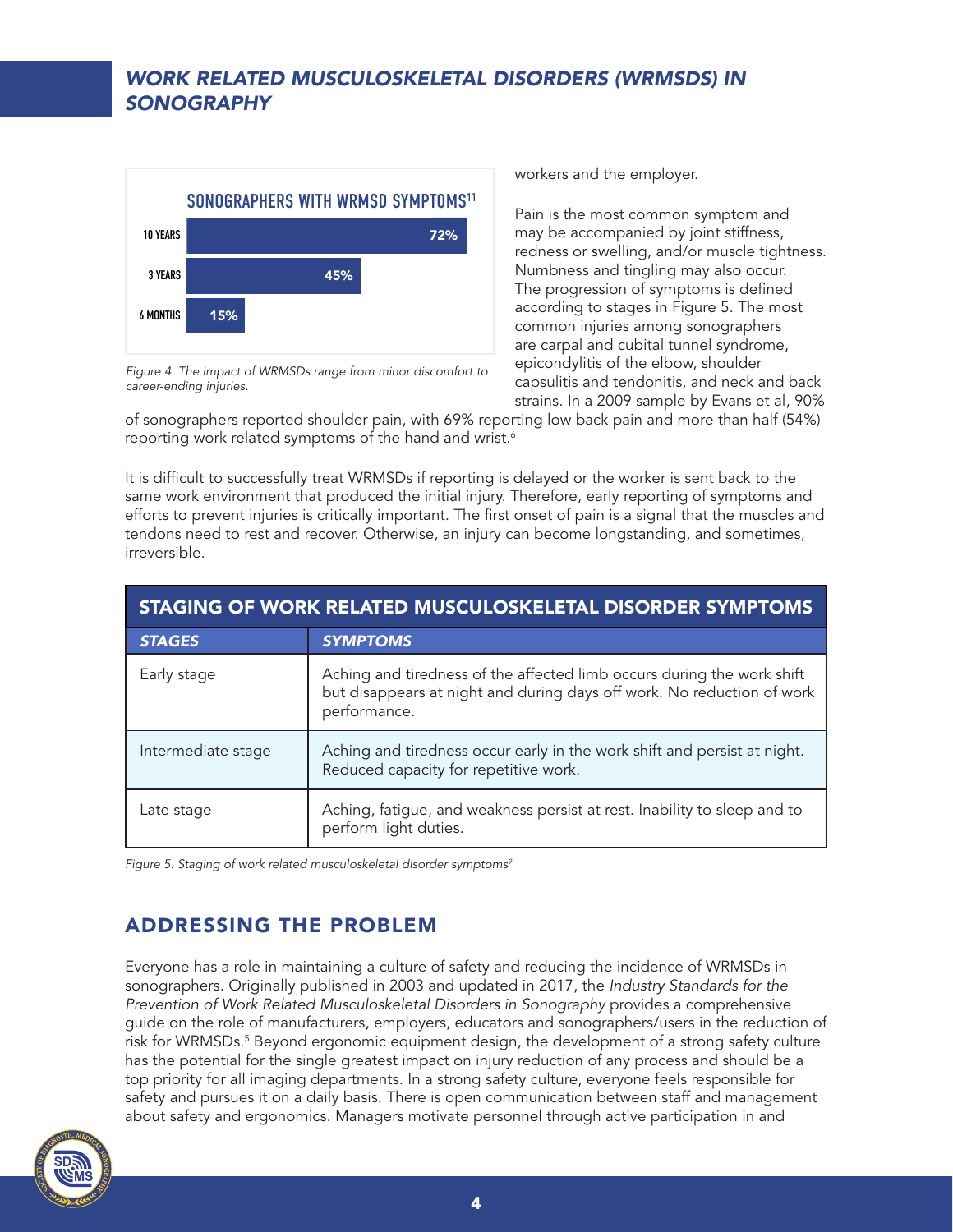support of safety-related activities, and provide necessary resources including equipment, time, money, and staffing for successful safety efforts.

#### Sonographers

For those who are actively scanning, personal accountability for maintaining safe work practices and the ongoing pursuit of riskreducing modifications to scanning techniques are a necessity. Sonographers should know what work postures cause pain and make the necessary changes in their work behaviors, such as avoiding scanning positions that require extreme wrist flexion, trunk bending or twisting, shoulder abduction greater than 30 degrees, and excess force to acquire an image, particularly when scanning patients with a Body Mass Index (BMI) greater than 30. Familiarization with the proper use of adjustable chairs and adjustable exam tables is also crucial to optimizing scanning position. Sonographers should take the time to adjust the patient close to the edge of the exam table and properly adjust the height of the exam table and chair used during the exam to reduce abduction and reach of the upper extremities.



*Figure 6. The most common injuries among sonographers are carpal and cubital tunnel, epicondylitis of the elbow, shoulder capsulitis and tendonitis, and neck and back strains.6*

#### Employers

To ensure worker safety, management and employees must share a commitment to a culture of safety. In a true culture of safety, mutual respect is present. Employees proactively identify unsafe conditions and behaviors and are empowered by management to intervene and correct them. Employees perceive the presence of a culture of safety based on multiple factors, including:

- Actions taken by management to improve safety
- Availability of written safety guidelines and policies
- Worker involvement in the writing of safety-related policies
- Management attitudes regarding safety practices
- Availability of relevant safety and protective equipment

All of these factors serve to communicate the organization's attitude and commitment to safety. In a positive culture, safety is a core value of the organization, even at the expense of production or efficiency. A successful culture of safety depends on the active engagement of leadership. To protect sonographers, management must:

Be aware of schedules and allow for adequate breaks. Scheduling templates should comply with local, state, and federal labor standards as well as facility policies for rest breaks and meal periods.

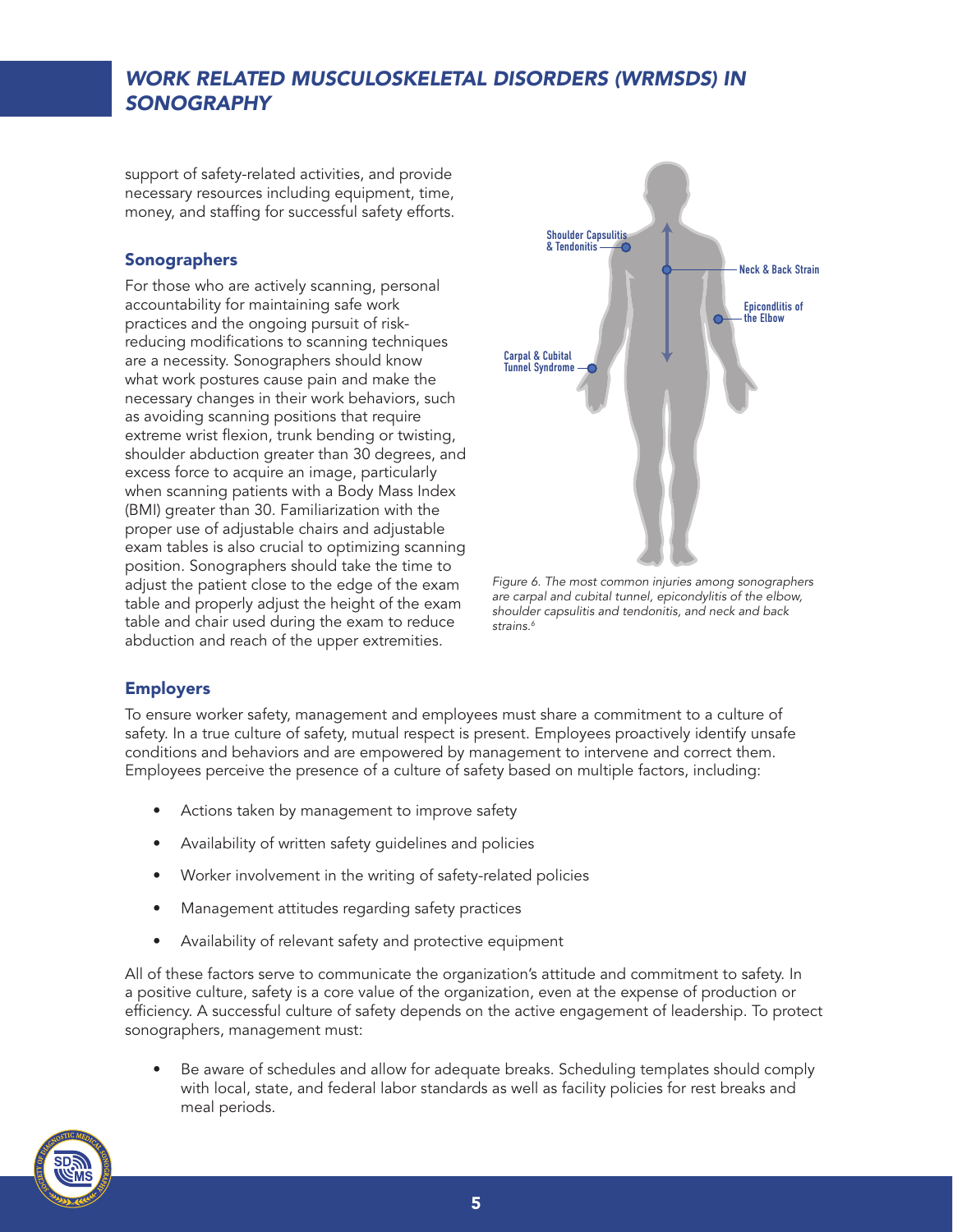- Vary exam types whenever possible. A variety of exams throughout the day allows the sonographer to use different sets of muscles during different exams, thus allowing muscle groups to rest periodically. This is particularly important for physically demanding exams.
- Limit portable/bedside exams to critical patients, with task rotation implemented to reduce exposure rate.
- Provide adequate space in scanning rooms for proper patient positioning, workstation and ultrasound equipment optimization.
- Maintain reasonable expectations regarding the limitations of body habitus on the ability to obtain diagnostic imaging data.
- Provide equipment with exam specific features and adjustability for optimizing scanning posture. This includes not only the ultrasound system, but also the exam tables, scanning chairs, external monitors, and adaptive support devices.

#### Shared Sonographer-Employer Responsibility

Even in areas where the Occupational Safety and Health Administration (OSHA) has not set forth a standard addressing a specific hazard, there is employer and employee responsibility for complying with the *Occupational Safety and Health Act of 1970 (OSH Act).*12 The general duty clause (Section 5) of the OSH Act provides that:

#### Each employer

- Shall furnish to each employee a place of employment that is free from recognized hazards that are causing or are likely to cause death or serious physical harm to their employees;
- Shall comply with occupational safety and health standards promulgated under this Act.

#### Each employee



*Figure 7. In a true culture of safety, . . . employees proactively identify unsafe conditions and behaviors and are empowered by management to intervene and correct them.*

• Shall comply with occupational safety and health standards and all rules, regulations, and orders issued pursuant to this Act which are applicable to their own actions and conduct.

Furthermore, the Occupational Safety and Health Act of 1970 gives employees and their representatives the right to confidentially file a complaint and request an OSHA inspection of their workplace if they believe there is a serious hazard or their employer is not following OSHA standards. Workers can file a complaint without fear of retaliation by calling 1-800-321-OSHA (6742), online via eComplaint Form, or by printing the complaint form and mailing or faxing it to the local OSHA area office.13

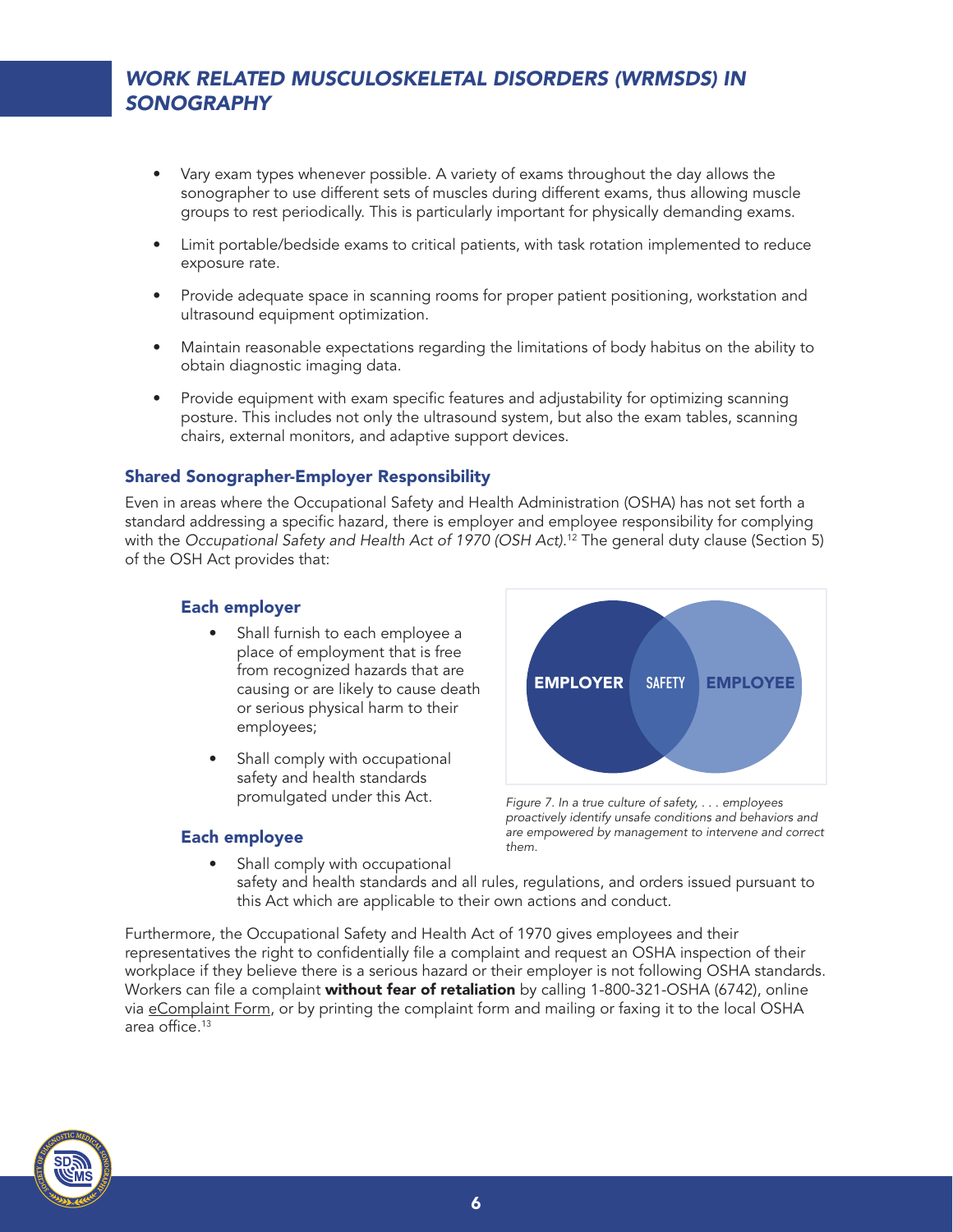## MANUFACTURERS

With compelling evidence for work related risk factors for musculoskeletal disorders in sonography, ergonomics must be a primary consideration in the design of apparatus and equipment used in the practice of sonography. Cutting edge design addressing the ergonomics of workstation equipment for sonographers can improve postural positioning and image acquisition and ultimately, reduce the exposure to risks associated with WRMSDs.

# RESEARCHERS

To date, research on WRMSDs in sonographers has primarily been limited to symptom surveys and small-scale observational studies; additional research is needed to determine occupational exposure limits and the effectiveness of abatement methods. Evidence from these initial studies demonstrates a relationship between high levels of exposure to certain physical risk factors and the development of musculoskeletal disorders in sonographers. It would be of value for subsequent studies within the sonography profession to include observational trials for determining permissible exposure limits such as transducer time, number of exams per day, and threshold limit values for known risk factors. In addition, research has shown that a successful integrated ergonomic approach can be achieved through Industry Standards and initiatives aimed at developing specific tools for the prevention of WRMSDs.14 Thus, it is important that there be increased interventional trials to investigate preventive solutions for sonographers that go beyond equipment design.

# THE FUTURE OF SONOGRAPHY

The use of sonographic imaging is likely to continue increasing. As technology evolves, medical facilities will replace more invasive, costly imaging procedures with sonography, and the number of sonography users will exponentially increase. The Bureau of Labor Statistics predicts that 27,600 additional sonographers will be needed by 2024, an increase that exceeds average growth of all occupations.15 With injury rates as high as 90%, it will be difficult to maintain a skilled workforce.

One significant advancement in technology is the development of lightweight, compact, portable, point-of-care (POC) ultrasound systems. This new market generated over \$1 billion in annual sales in 2013, with systems intended for use primarily by non-sonographers.16,17 According to a 2011 report published by Klein Biomedical Consultants, the radiology/vascular medicine, emergency medicine, cardiology, anesthesiology, and musculoskeletal physician specialties use the majority of systems weighing less than 14 pounds.<sup>18</sup> Ergonomic challenges such as forward head posture, repetitive movements of the thumbs, visual disturbances



*Figure 8. As technology evolves, medical facilities will replace more invasive, costly imaging procedures with sonography, and the number of sonography users will exponentially increase.*

from close working distances and small text size, and the lack of separation between the controls and monitor may overlap with other compact technologies such as hand held communication and entertainment devices.

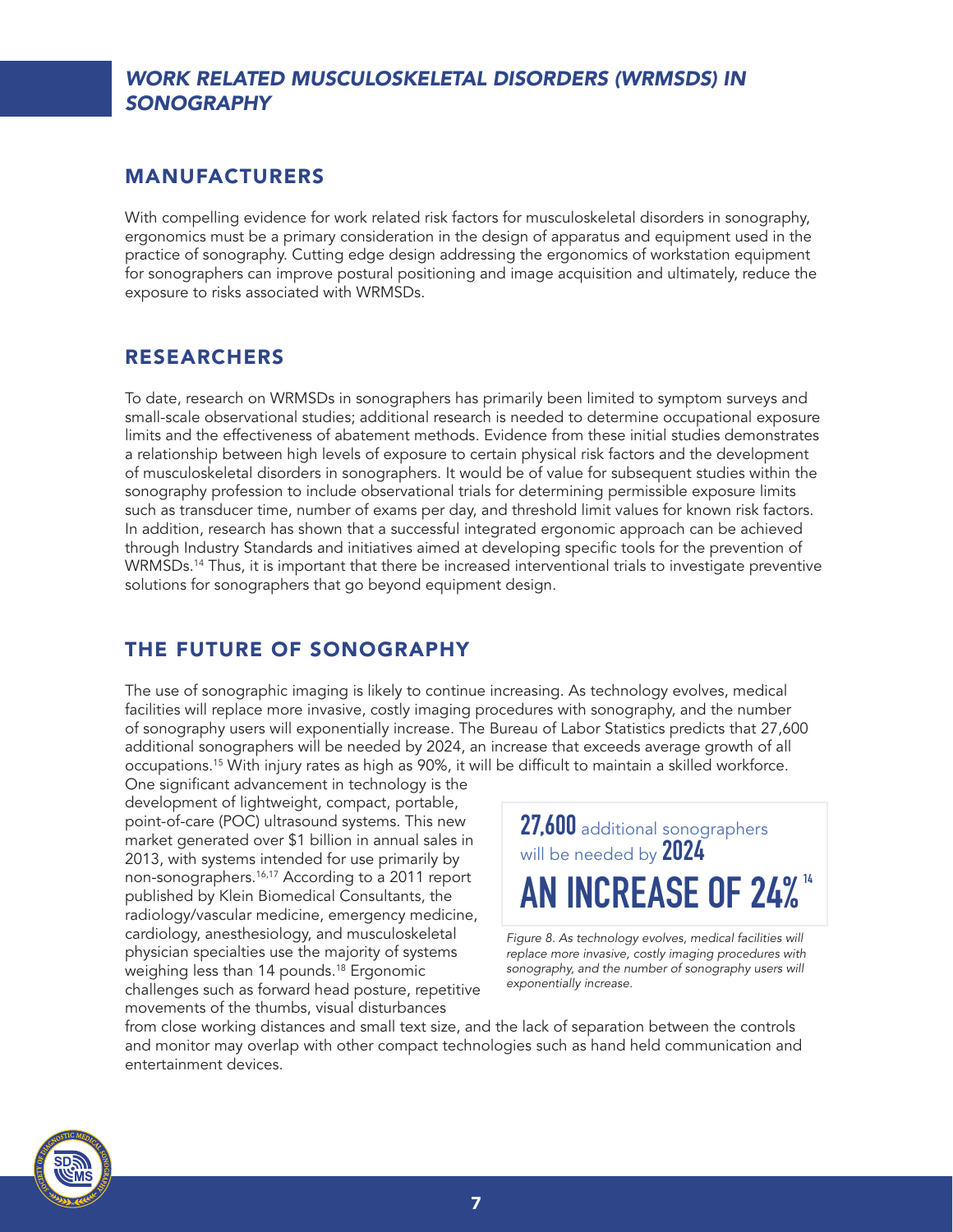# ESTABLISHING BEST PRACTICES

Whether through a regulatory approach or voluntary best practices, it is imperative to protect and preserve the health and well-being of workers in this vital diagnostic modality. Risk factors and symptoms are frequently known, but ignored because of a reluctance to report concerns or a lack of understanding on how to address the issues. Understanding the need for proactive, preventative work safety programs requires both the vigilance and reporting by sonographers, and vision and action on the part of management. The precedence must be to develop best practices for establishing an on-going preventative maintenance program to protect sonographers and keep them pain free. Proper ergonomic programs that include a multi-faceted approach to equipment, positioning, and workflow organization can provide the foundation for effective prevention and allow well-trained



*Figure 9. Sonographers should know what work postures cause pain.*

workers to perform at their best level, thus increasing productivity, profits, and patient access to care. The experience and expertise sonographers bring to their work must be protected so that they can continue to provide the best patient care possible. Devoting resources to the welfare of sonographers is an investment in quality patient care, employee well-being, and the bottom line for any facility. For industry specific control measures for the prevention of WRMSDs, see the *Industry Standards for the Prevention of Work Related Musculoskeletal Disorders in Sonography*. 5

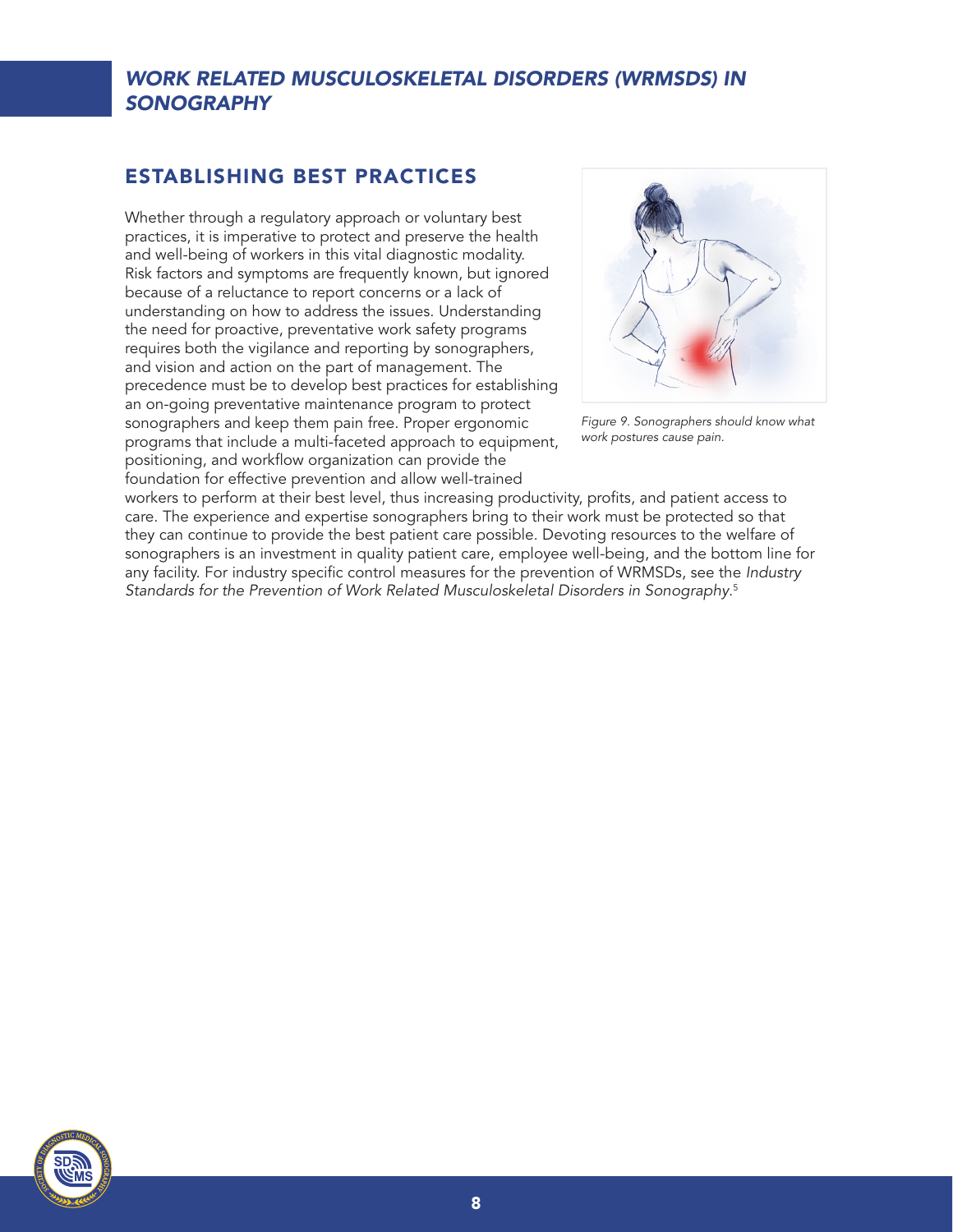# REFERENCES

1. Prevention of Musculoskeletal Disorders in the Workplace. Occupational Safety and Health Administration 2016. Available at: https://www.osha.gov/SLTC/ergonomics/. Accessed July 17, 2016.

2. Prevention of Work-Related Musculoskeletal Disorders. Occupational Safety and Health Administration 2016. Available at: https://www.osha.gov/pls/oshaweb/owadisp.show\_document?p\_ table=UNIFIED\_AGENDA&p\_id=4481. Accessed July 8, 2016.

3. Craig M. Sonography: An Occupational Hazard. Journal of Diagnostic Medical Sonography 1985;1(3):121-126.

4. Pike I, Russo A, Berkowitz J, Baker J, Lessoway V. The Prevalence of Musculoskeletal Disorders Among Diagnostic Medical Sonographers. Journal of Diagnostic Medical Sonography 1997;13(5):219-227.

5. Industry Standards for the Prevention of Work Related Musculoskeletal Disorders in Sonography. Society of Diagnostic Medical Sonography. Available at: http://www.sdms.org/?ID=19. Accessed August 1, 2017.

6. Evans K, Roll S, Baker J. Work-Related Musculoskeletal Disorders (WRMSD) Among Registered Diagnostic Medical Sonographers and Vascular Technologists: A Representative Sample. Journal of Diagnostic Medical Sonography 2009;25(6):287-299.

7. CCOHS(WRMSD): Canadian Centre for Occupational Health and Safety; Work-related Musculoskeletal Disorders https://www.ccohs.ca/oshanswers/diseases/rmirsi.html. Accessed August 8, 2016.

8. Village J & Trask C. Ergonomic analysis of postural and muscular loads to diagnostic sonographers. International Journal of Industrial Ergonomics. 2007;37:781-789.

9. Work-Related Musculoskeletal Disorders. Canadian Centre for Occupational Health and Safety 2016. Available at: https://www.ccohs.ca/oshanswers/diseases/rmirsi.html. Accessed July 17, 2016.

10. Bertoloni E, Fenaroli M, Marciano F. Sonographers' workplace improvement: ergonomics evaluation using modelling and simulation software. Proceedings of the 2012 International Conference on Industrial Engineering and Operations Management, Istanbul, Turkey, July 3–6, 2012.

11. Muir M, Hrynkow P, Chase R, Boyce D, Mclean D. The Nature, Cause, and Extent of Occupational Musculoskeletal Injuries among Sonographers: Recommendations for Treatment and Prevention. Journal of Diagnostic Medical Sonography 2004;20(5):317-325.

12. OSHA Act of 1970. Occupational Safety and Health Administration 2016. Available at: https:// www.osha.gov/pls/oshaweb/owadisp.show\_document?p\_table=OSHACT&p\_id=3359. Accessed July 15, 2016.

13. How to File a Safety and Health Complaint. Occupational Safety and Health Administration 2016. Available at: https://www.osha.gov/workers/file\_complaint.html. Accessed July 15, 2016.